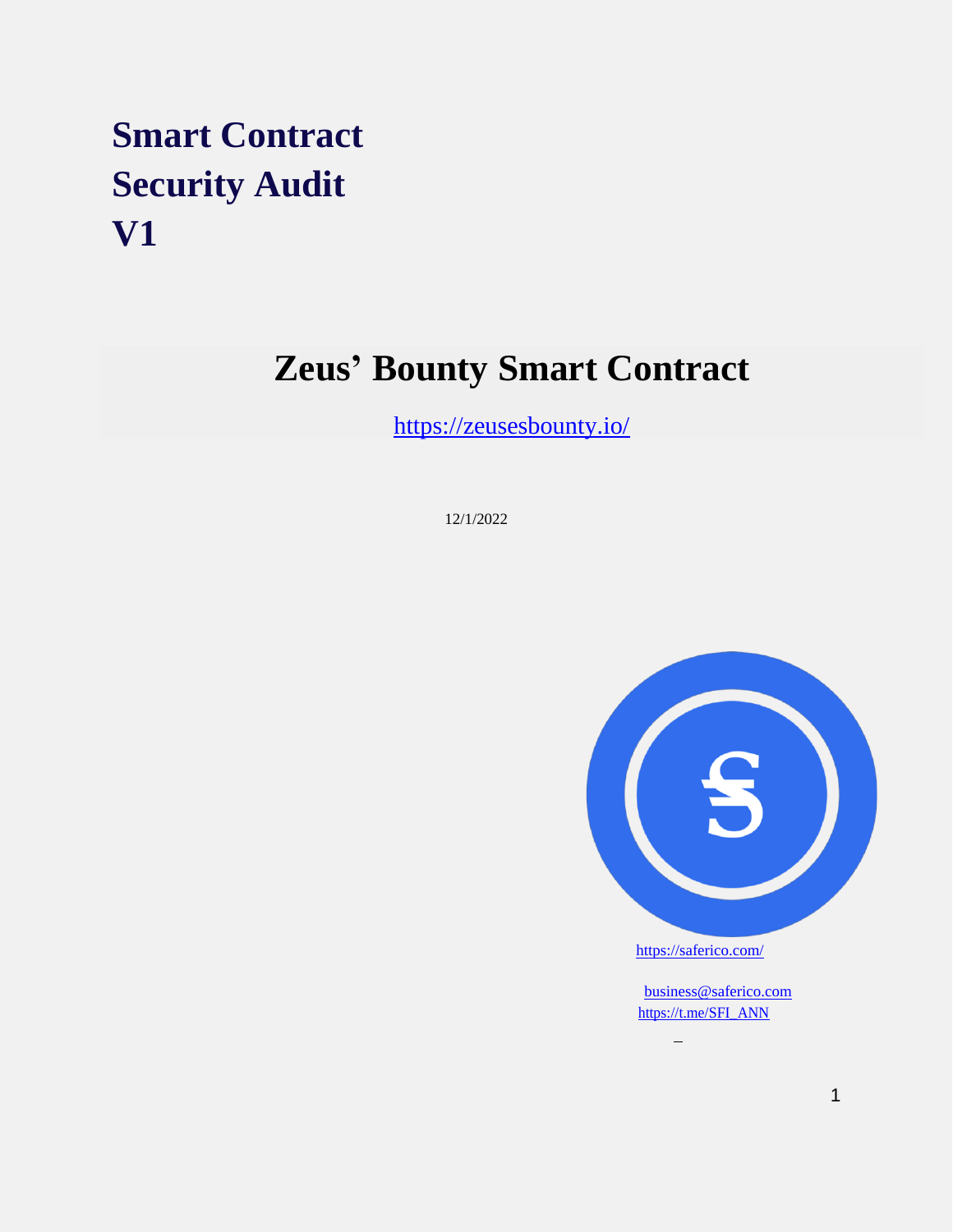## <span id="page-1-0"></span>Table of Contents

**Table [of Contents](#page-1-0)**

#### **[Background](#page-2-0)**

**Project [Information](#page-2-1)** Smart Contract Information [Executive](#page-3-0) Summary

#### **File and Function Level Report File in [Scope:](#page-4-0)**

**Issues [Checking Status](#page-5-0)** Severity Definitions Audit Findings

**Automatic testing** Testing proves

**Functions signature Conclusion Disclaimer**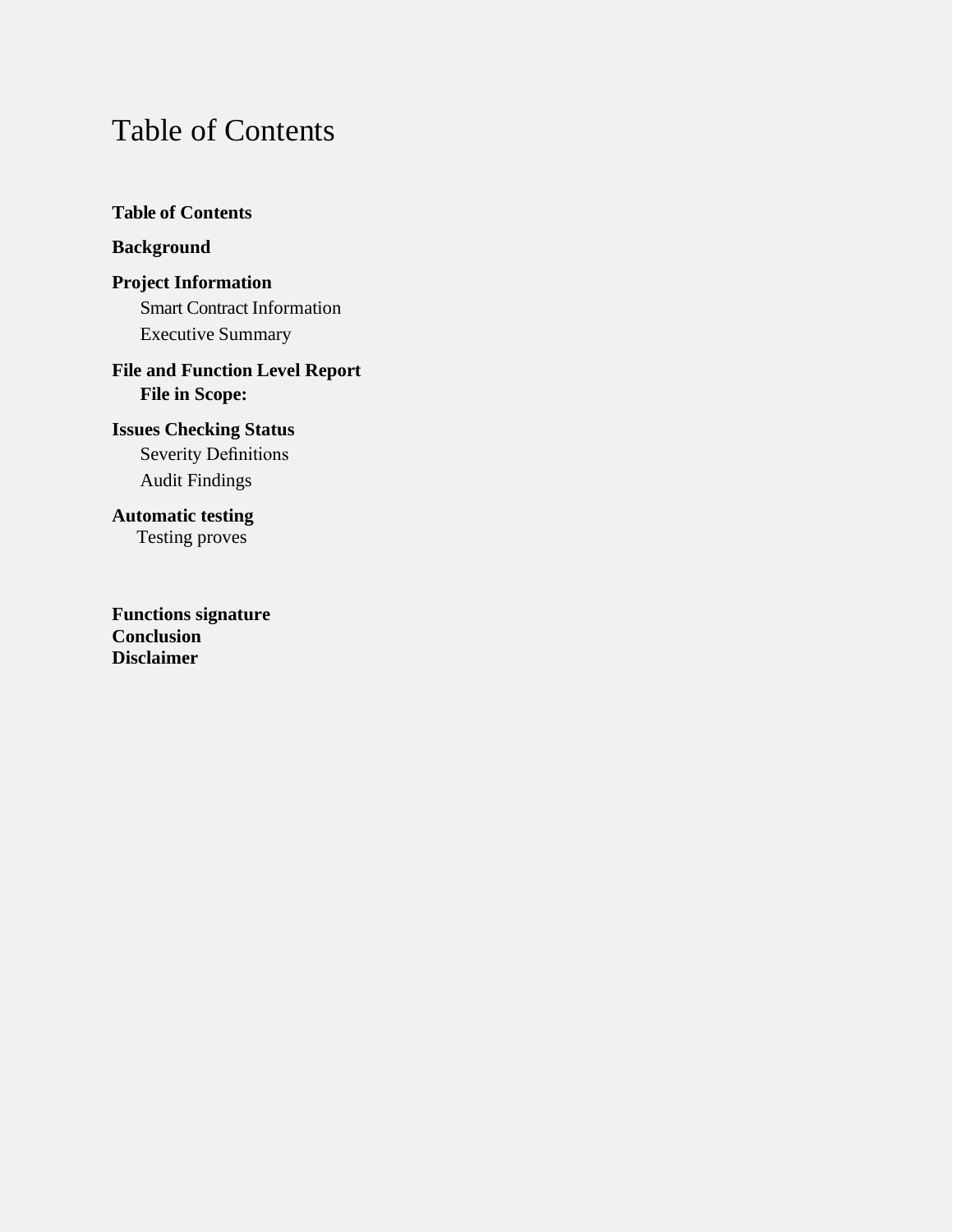# <span id="page-2-0"></span>Background

The purpose of the audit was to achieve the following:

- Ensure that the smart contract functions as intended.
- Identify potential security issues with the smart contract.

The information in this report should be used to understand the risk exposure of the smart contract, and as a guide to improve the security posture of the smart contract by remediating the issues that were identified.

# <span id="page-2-1"></span>Project Information

- **Website**:<https://zeusesbounty.io/>/ <https://zeusesbounty.com/>
- **Telegram group:** <https://t.me/zeusbounty>
- **Twitter**:<https://twitter.com/ZeusBounty>
- **Instagram**:<https://www.instagram.com/zeusbounty/>
- **YouTube**:<https://www.youtube.com/c/ZeusBounty/featured>
- **Facebook:** <https://www.facebook.com/ZeusBounty>
- **Platform**: Binance Smart Chain
- **Contract Address**: 0xFa7F765c0880e905Eb3937bf61B1aABd62c5604C

Contracts address deployed to BSC Zeuses Bounty Smart Contract on BSCSCAN.COM [https://bscscan.com/address/0xFa7F765c0880e905Eb3937bf61B1aABd62c5604C](https://testnet.bscscan.com/address/0xfbd731bd592bc05e2a509c525703b473d9f03975)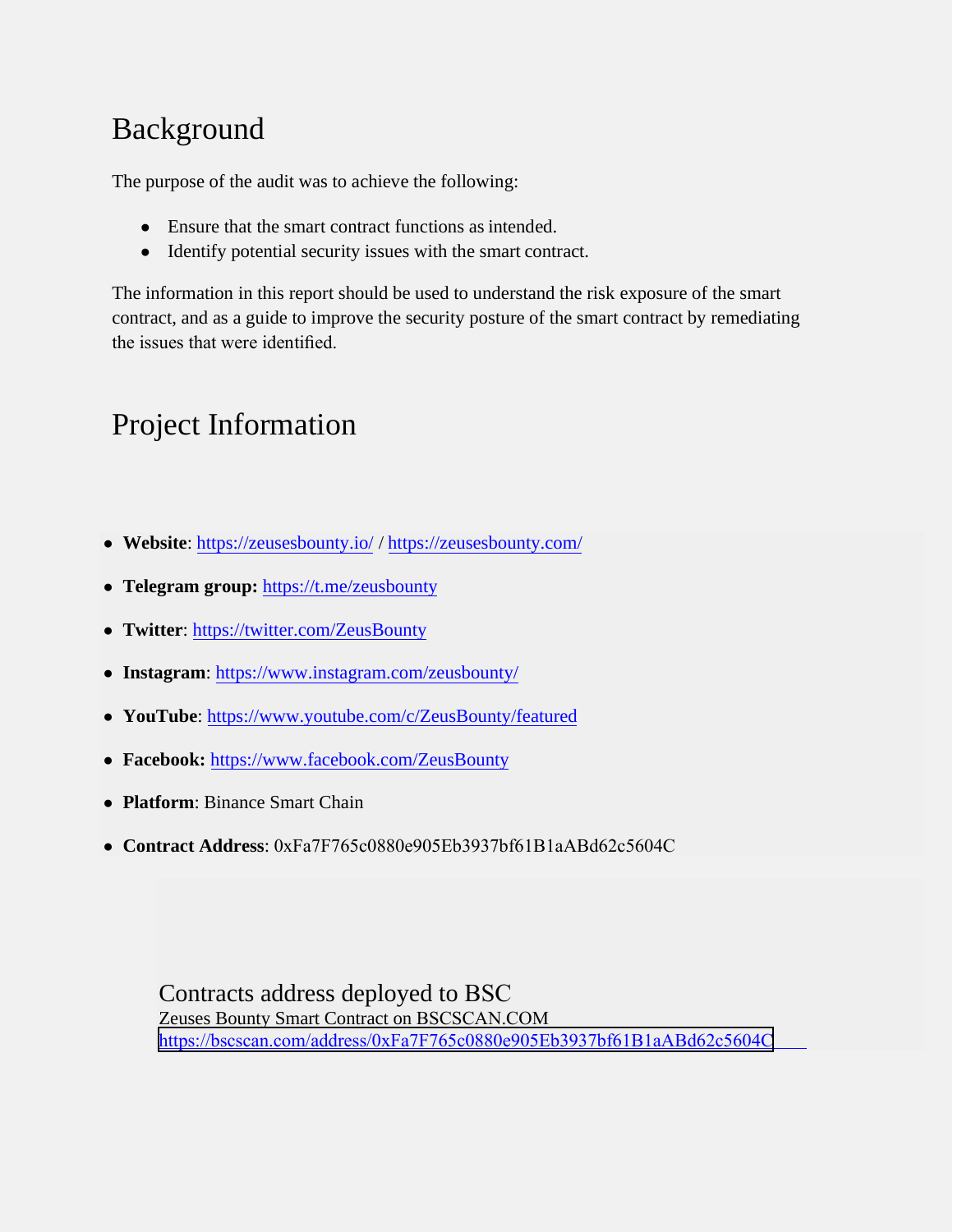### <span id="page-3-0"></span>Executive Summary

According to our assessment, the customer`s solidity smart contract is **Secured**.because the issues fix in version 2.

| <b>Well Secured</b> |  |
|---------------------|--|
| <b>Secured</b>      |  |
| <b>Poor Secured</b> |  |
| <b>Insecure</b>     |  |

Automated checks are with remix IDE. All issues were performed by the team, which included the analysis of code functionality, manual audit found during automated analysis were manually reviewed and applicable vulnerabilities are presented in the audit overview section. The general overview is presented in the Project Information section and all issues found are located in the audit overview section.

Team found 0 critical, 0 high, 0 medium, 3 low, 0 very low-level issues and 2 notes in all solidity files of the contract

The files:

zeus.sol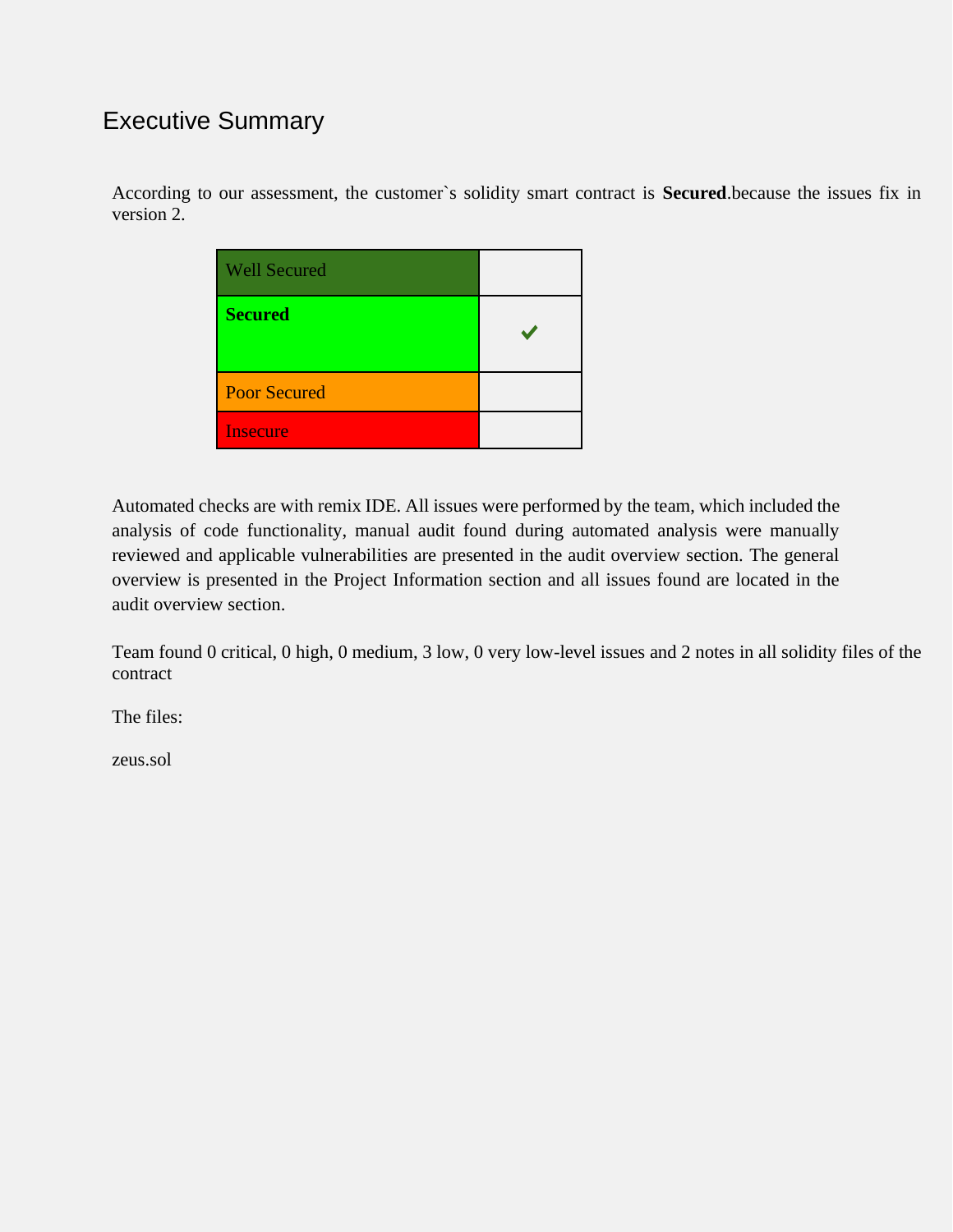# File and Function Level Report

### <span id="page-4-0"></span>File in Scope:

| <b>Contract Name</b> | <b>SHA</b><br>256<br>hash                         | <b>Contract Address</b>                                           |
|----------------------|---------------------------------------------------|-------------------------------------------------------------------|
| zeus.sol             | 66198f99366f7c147e043a7e 604C<br>3f999c303a3906e9 | 87b4088fb4a9d04ff133228f   0xFa7F765c0880e905Eb3937bf61B1aABd62c5 |

- Contract: ZeusesBounty
- Inherit: ReentrancyGuard, ChainlinkClient, Ownable
- Observation: All passed including security check
- Test Report: passed
- Score: passed
- Conclusion: passed

| <b>Function</b>     | <b>Test</b><br><b>Result</b> | Type /<br><b>Return Type</b> | <b>Score</b>  |
|---------------------|------------------------------|------------------------------|---------------|
| stringToBytes32     |                              | Read / public                | <b>Passed</b> |
| owner               |                              | Read / public                | <b>Passed</b> |
| withdrawable        |                              | Write / public               | <b>Passed</b> |
| transferOwnership   |                              | Write / public               | <b>Passed</b> |
| register            |                              | Write /<br>payable           | <b>Passed</b> |
| fulfillWithdrawable |                              | Write / public               | <b>Passed</b> |
| deposit             |                              | Write /<br>payable           | <b>Passed</b> |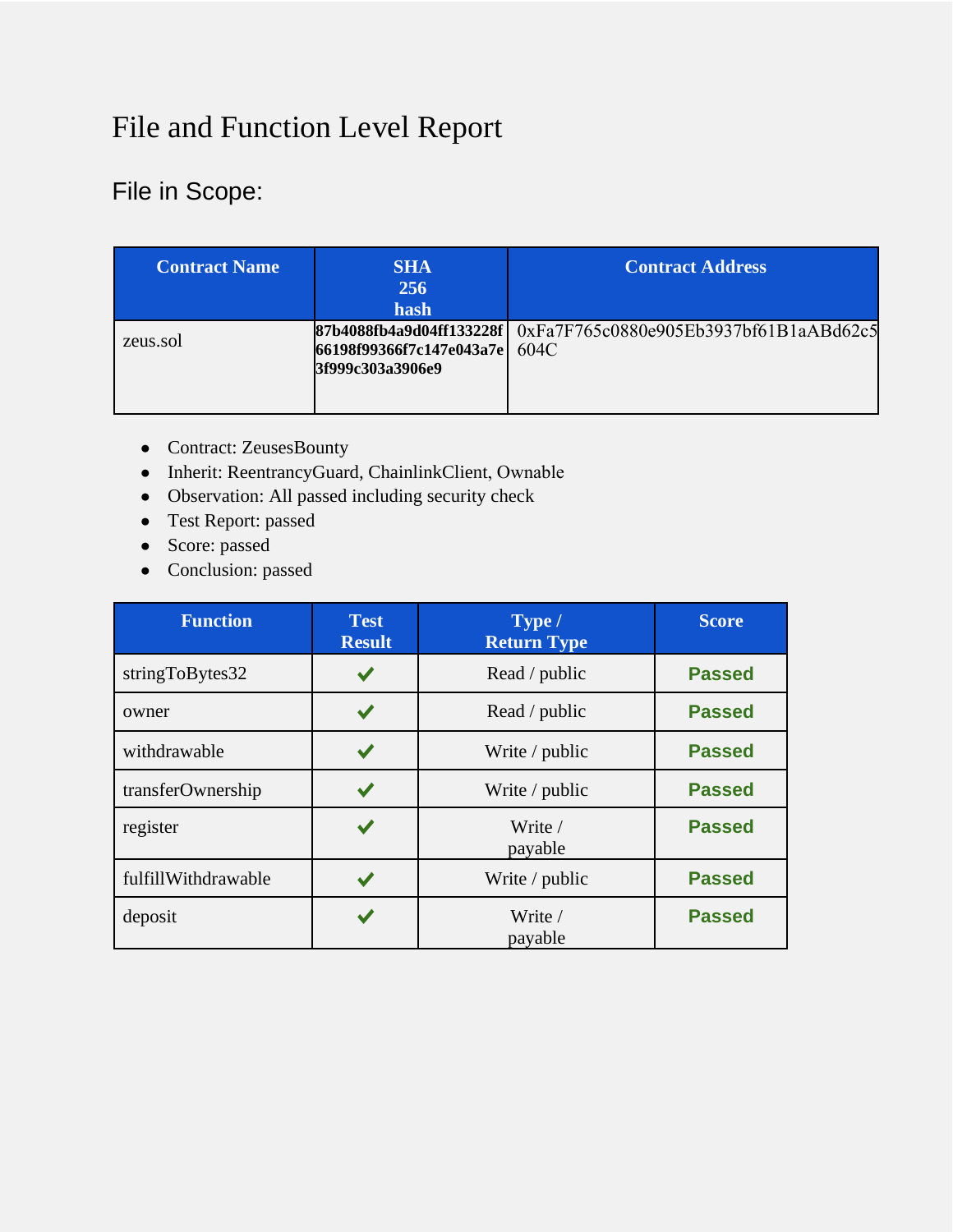# <span id="page-5-0"></span>Issues Checking Status

| No.            | <b>Issue</b><br><b>Description</b>                                                                                                                                                                                                                                                                                                               | <b>Checking</b><br><b>Status</b> |
|----------------|--------------------------------------------------------------------------------------------------------------------------------------------------------------------------------------------------------------------------------------------------------------------------------------------------------------------------------------------------|----------------------------------|
| 1              | Compiler warnings.                                                                                                                                                                                                                                                                                                                               | <b>Passed</b>                    |
| 2              | Race conditions and<br>Reentrancy. Cross-function<br>race conditions.                                                                                                                                                                                                                                                                            | <b>Passed</b>                    |
| 3              | Possible delays in data delivery.                                                                                                                                                                                                                                                                                                                | <b>Passed</b>                    |
| $\overline{4}$ | Oracle calls.                                                                                                                                                                                                                                                                                                                                    | <b>Passed</b>                    |
| 5              | Front running.                                                                                                                                                                                                                                                                                                                                   | <b>Passed</b>                    |
| 6              | Timestamp dependence.                                                                                                                                                                                                                                                                                                                            | <b>Passed</b>                    |
| $\overline{7}$ | Integer Overflow and Underflow.                                                                                                                                                                                                                                                                                                                  | <b>Passed</b>                    |
| 8              | DoS with Revert.                                                                                                                                                                                                                                                                                                                                 | <b>Passed</b>                    |
| 9              | DoS with block gas limit.                                                                                                                                                                                                                                                                                                                        | <b>Passed</b>                    |
| 10             | Methods execution permissions.                                                                                                                                                                                                                                                                                                                   | <b>Passed</b>                    |
| 11             | Economy model. If application logic is based on<br><b>Passed</b><br>an incorrect economic model, the application<br>would not function correctly and participants<br>would incur financial losses.<br>This type of issue is most often found in<br>bonus rewards systems, Staking and<br>Farming contracts, Vault and Vesting<br>contracts, etc. |                                  |
| 12             | The impact of the exchange rate on the logic.                                                                                                                                                                                                                                                                                                    | <b>Passed</b>                    |
| 13             | Private user data leaks.                                                                                                                                                                                                                                                                                                                         | <b>Passed</b>                    |
| 14             | Malicious Event log.                                                                                                                                                                                                                                                                                                                             | <b>Passed</b>                    |
| 15             | Scoping and Declarations.                                                                                                                                                                                                                                                                                                                        | <b>Passed</b>                    |
| 16             | Uninitialized storage pointers.                                                                                                                                                                                                                                                                                                                  | <b>Passed</b>                    |
| 17             | Arithmetic accuracy.                                                                                                                                                                                                                                                                                                                             | <b>Passed</b>                    |
| 18             | Design Logic.                                                                                                                                                                                                                                                                                                                                    | <b>Passed</b>                    |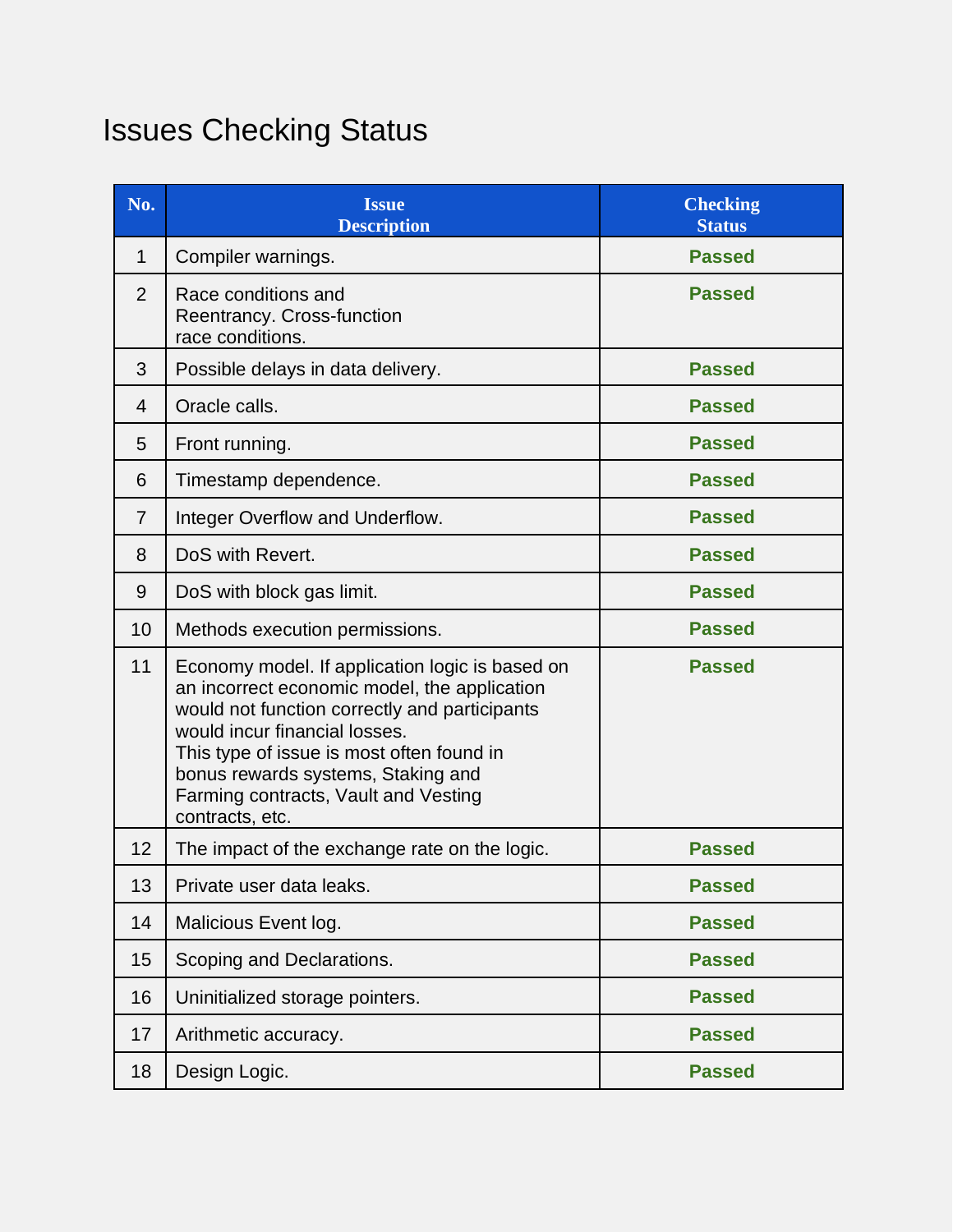# Severity Definitions

| <b>Risk</b><br><b>Level</b> | <b>Description</b>                                                                                                                                                            |  |
|-----------------------------|-------------------------------------------------------------------------------------------------------------------------------------------------------------------------------|--|
| Critical                    | Critical vulnerabilities are usually straightforward to<br>exploit and can lead to tokens loss etc.                                                                           |  |
| High                        | High-level vulnerabilities are difficult to exploit;<br>however, they also have significant impact on smart<br>contract execution,<br>e.g. public access to crucial functions |  |
| Medium                      | Medium-level vulnerabilities are important to fix;<br>however, they can't lead to tokens lose                                                                                 |  |
| Low                         | Low-level vulnerabilities are mostly related to<br>outdated, unused etc. code snippets, that can't have<br>significant impact on execution                                    |  |
| <b>Note</b>                 | Lowest-level vulnerabilities, code style violations and<br>info statements can't affect smart contract execution<br>and can be ignored.                                       |  |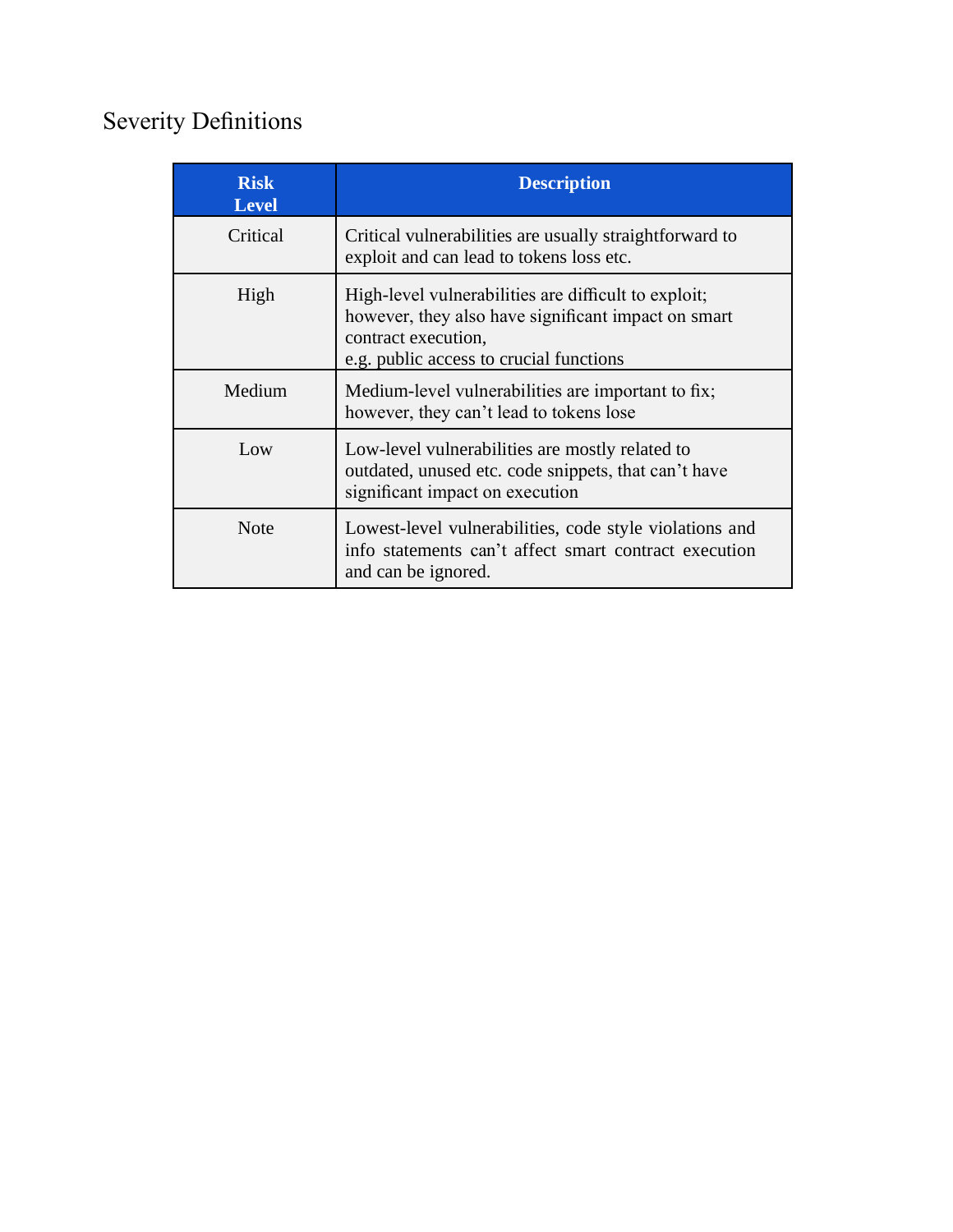#### Audit Findings

#### **Critical:**

No critical severity vulnerabilities were found.

#### **High:**

No High severity vulnerabilities were found

#### **Medium:**

No Medium severity vulnerabilities were found.

**Low:**

#### **#Contract has many pragmas and the main Pragma version not fixed**

#### **Description**

It is a good practice to lock the solidity version for a live deployment (use 0.8.0 instead of  $\textdegree$ 0.8.0). contracts should be deployed with the same compiler version and flags that they have been tested the most with. Locking the pragma helps ensure that contracts do not accidentally get deployed using, for example, the latest compiler which may have higher risks of undiscovered bugs. Contracts may also be deployed by others and the pragma indicates the compiler version intended by the original authors. and the contract has many libraries with many pragmas.

#### **Remediation**

Remove the  $\wedge$  sign to lock the pragma version and make all libraries with same pragma.

Status: Closed. Fixed in version 2.

#### **##Missing receive ETH function**

#### **Description**

The receive function is executed on a call to the contract with empty calldata. This is the function that is executed on plain Ether transfers (e.g. via .send() or .transfer()). If no such function exists, but a payable fallback function exists, the fallback function will be called on a plain Ether transfer. If neither a receive Ether nor a payable fallback function is present, the contract cannot receive Ether through regular transactions and throws an exception. And the contract has only fallback function it will be better if we add the receive function.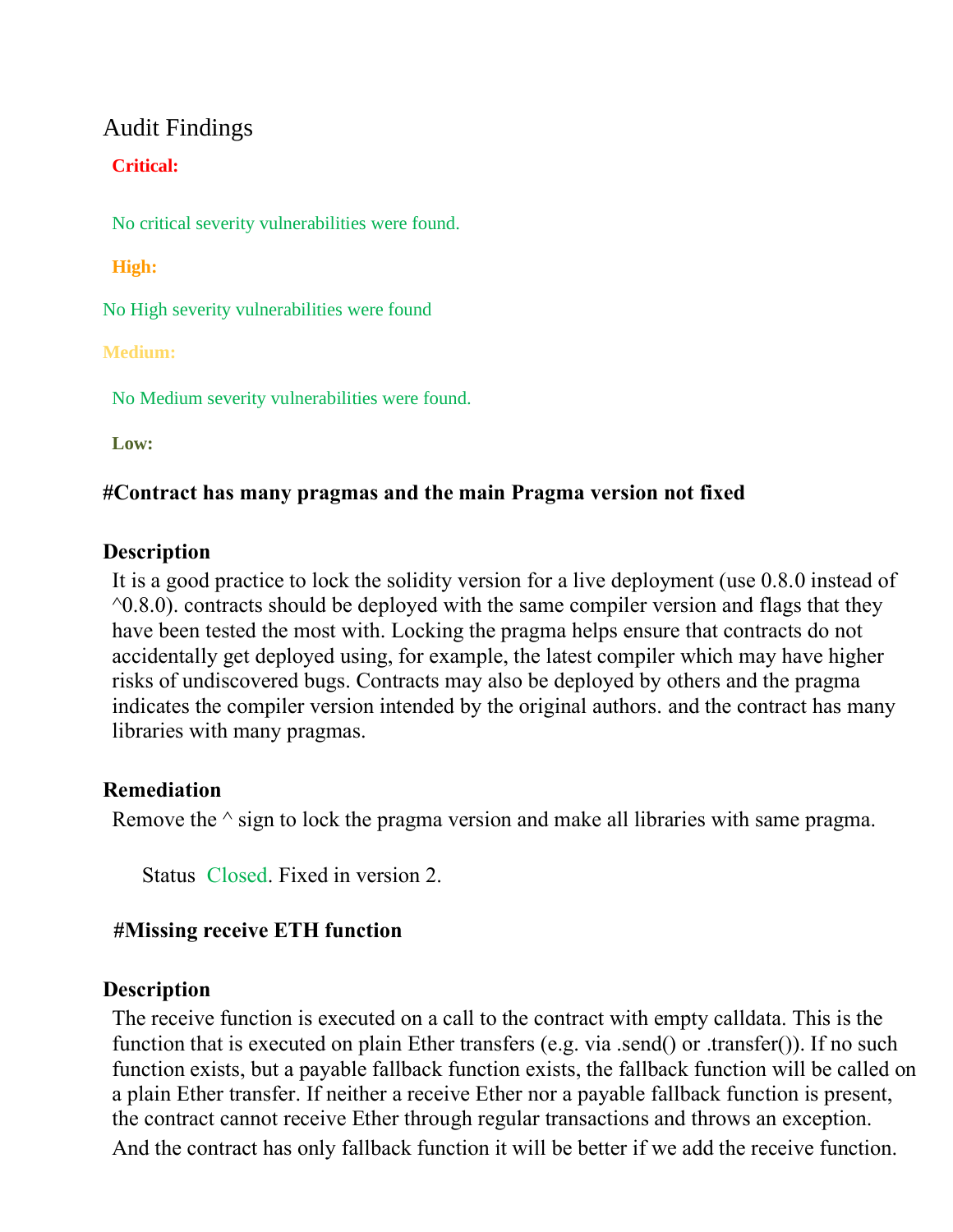#### **Remediation**

Add receive payable function in the contract. Status: Closed. Fix in version 2.

#### **#This declaration has the same name as another declaration Description**

In the smart contract there is 3 functions with same names with another declaration

```
function setSubnodeOwner(
   bytes32 node,
  bytes32 label,
  address owner
  ) external;
function setResolver(bytes32 node, address resolver) external;
function setOwner(bytes32 node, address owner) external;
function setTTL(bytes32 node, uint64 ttl) external;
```
#### **Remediation**

Comment or delete unuse functions from the contracts.

Status: Closed. Fix in version 2.

**Very Low:**

No Very Low severity vulnerabilities were found.

**Notes:**

#### **#Missing SPDX-License-Identifier:**

Warning: SPDX license identifier not provided in source file. Before publishing, consider adding a comment containing "SPDX-License-Identifier: <SPDX-License>" to each source file. Use "SPDX-License-Identifier: UNLICENSED" for non-open-source code. Please see https://spdx.org for more information.

#### **Remediation**

Add License Identifier // SPDX-License-Identifier: UNLICENSE Status: Closed. Fix in version 2.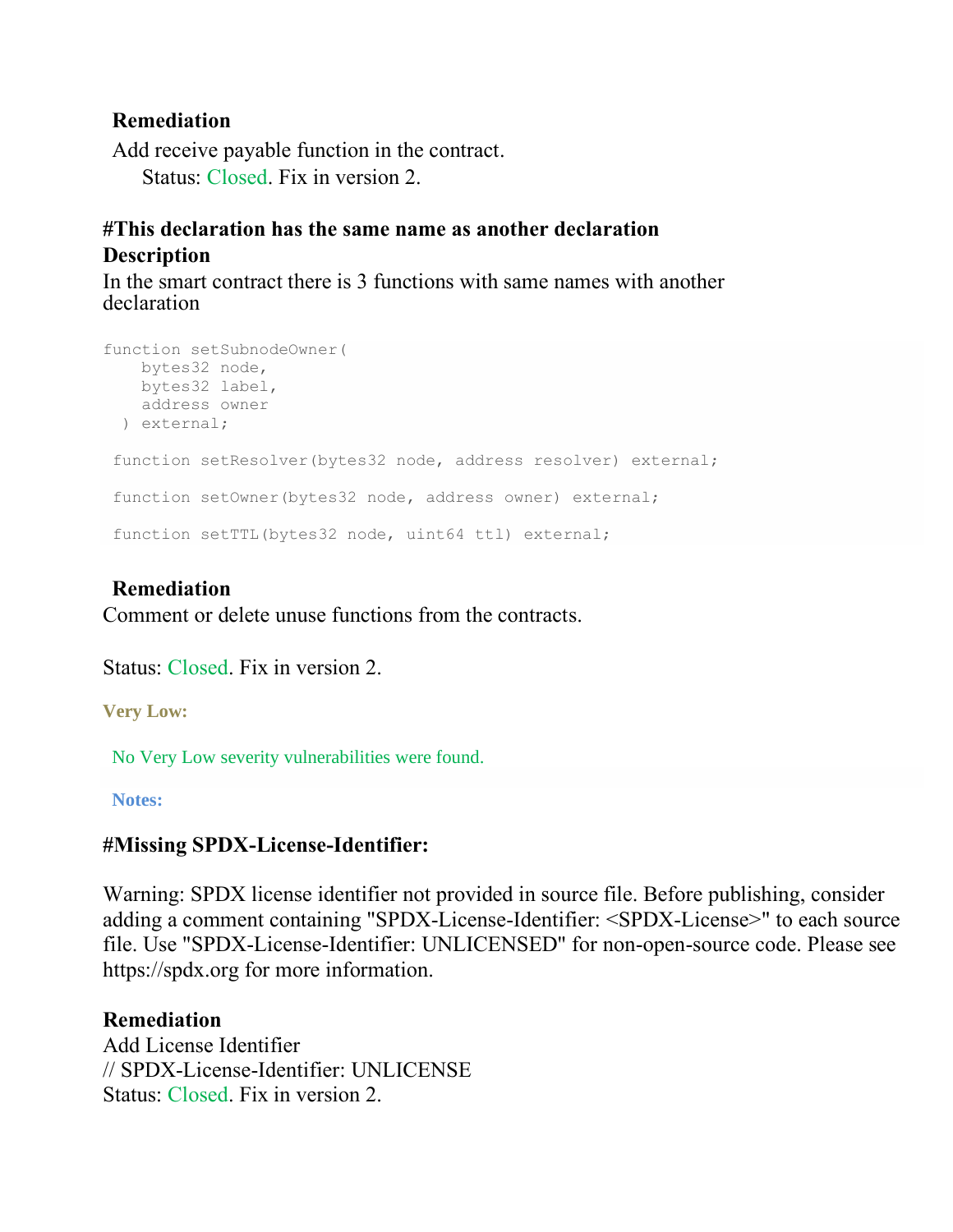#### **#Unnecessary use of SafeMath Description**

Solidity version 0.8 was released with SafeMath checks inbuilt, we can avoid using an explicit safe math library.

#### **Remediation**

Remove SafeMath Library to save gas fees.

Status: closed. Fix in version 2.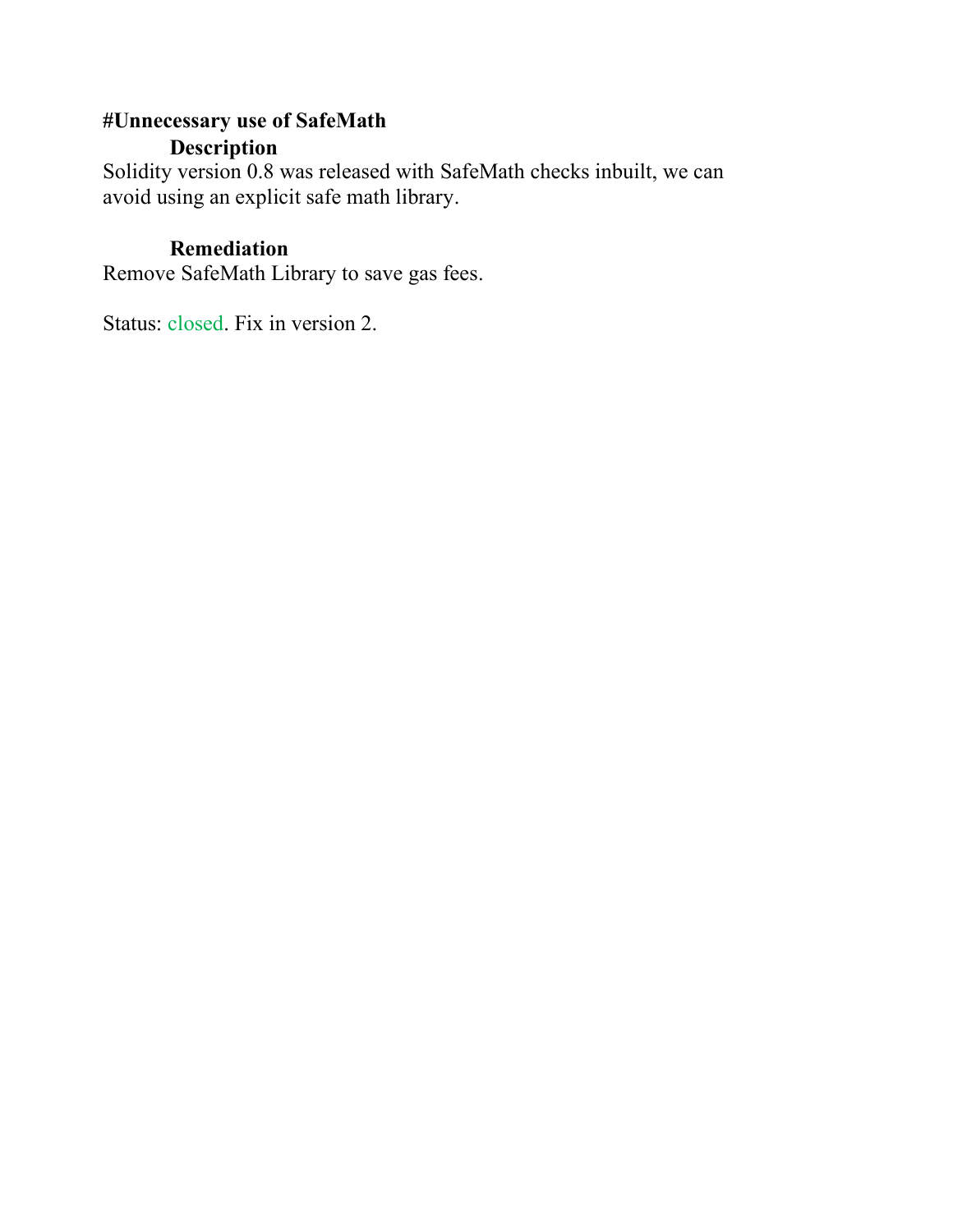# **Automatic Testing**

1- Check for security

87b4088fb4a9d04ff133228f66198f99366f7c147e043a7e3f999c303a3906e9

File: zeus.sol | Language: solidity | Size: 43857 bytes | Date: 2022-01-12T10:15:51.070Z

Critical High Medium Low Note  $\begin{matrix} 0 & 0 & 0 & 0 \end{matrix} \qquad \begin{matrix} 0 & 0 & 0 \end{matrix}$ 

### 2- SOLIDITY STATIC ANALYSIS

| Run<br>$\checkmark$ Select all<br>Autorun                                                                                                                                                                                                                                                                                                                                                                                                    |                                                                                                                                                                                                                                                                                                                                            |
|----------------------------------------------------------------------------------------------------------------------------------------------------------------------------------------------------------------------------------------------------------------------------------------------------------------------------------------------------------------------------------------------------------------------------------------------|--------------------------------------------------------------------------------------------------------------------------------------------------------------------------------------------------------------------------------------------------------------------------------------------------------------------------------------------|
|                                                                                                                                                                                                                                                                                                                                                                                                                                              | <b>ERC</b>                                                                                                                                                                                                                                                                                                                                 |
| <b>Security</b>                                                                                                                                                                                                                                                                                                                                                                                                                              | $\vee$ Select ERC                                                                                                                                                                                                                                                                                                                          |
| <b>Select Security</b><br>$\sim$<br>▼ Transaction origin:<br>'tx.origin' used<br>Check-effects-interaction:<br>Potential reentrancy bugs                                                                                                                                                                                                                                                                                                     | $\vee$ ERC20:<br>'decimals' should be 'uint8'                                                                                                                                                                                                                                                                                              |
| $\checkmark$ Inline assembly:<br>Inline assembly used<br>$\vee$ Block timestamp:                                                                                                                                                                                                                                                                                                                                                             | Miscellaneous                                                                                                                                                                                                                                                                                                                              |
| Can be influenced by miners                                                                                                                                                                                                                                                                                                                                                                                                                  | Select Miscellaneous                                                                                                                                                                                                                                                                                                                       |
| $\vee$ Low level calls:<br>Should only be used by<br>experienced devs<br>$\vee$ Block hash:<br>Can be influenced by miners<br>$\checkmark$ Selfdestruct:<br>Contracts using destructed<br>contract can be broken                                                                                                                                                                                                                             | ✔ Constant/View/Pure<br>functions:<br>Potentially constant/view/pure<br>functions<br>$\checkmark$ Similar variable names:<br>Variable names are too similar<br>$\vee$ No return:<br>Function with 'returns' not                                                                                                                            |
| Gas & Economy                                                                                                                                                                                                                                                                                                                                                                                                                                | returning                                                                                                                                                                                                                                                                                                                                  |
| Select Gas & Economy<br>$\vee$ Gas costs:<br>Too high gas requirement of<br>functions<br>$\checkmark$ This on local calls:<br>Invocation of local functions via<br>'this'<br>$\vee$ Delete dynamic array:<br>Use require/assert to ensure<br>complete deletion<br>$\checkmark$ For loop over dynamic array:<br>Iterations depend on dynamic<br>array's size<br>Ether transfer in loop:<br>Transferring Ether in a<br>for/while/do-while loop | Guard conditions:<br>Ensure appropriate use of<br>require/assert<br>▼ Result not used:<br>The result of an operation not<br>used<br>$\checkmark$ String length:<br>Bytes length != String length<br>Delete from dynamic array:<br>'delete' leaves a gap in array<br>Data truncated:<br>Division on int/uint values<br>truncates the result |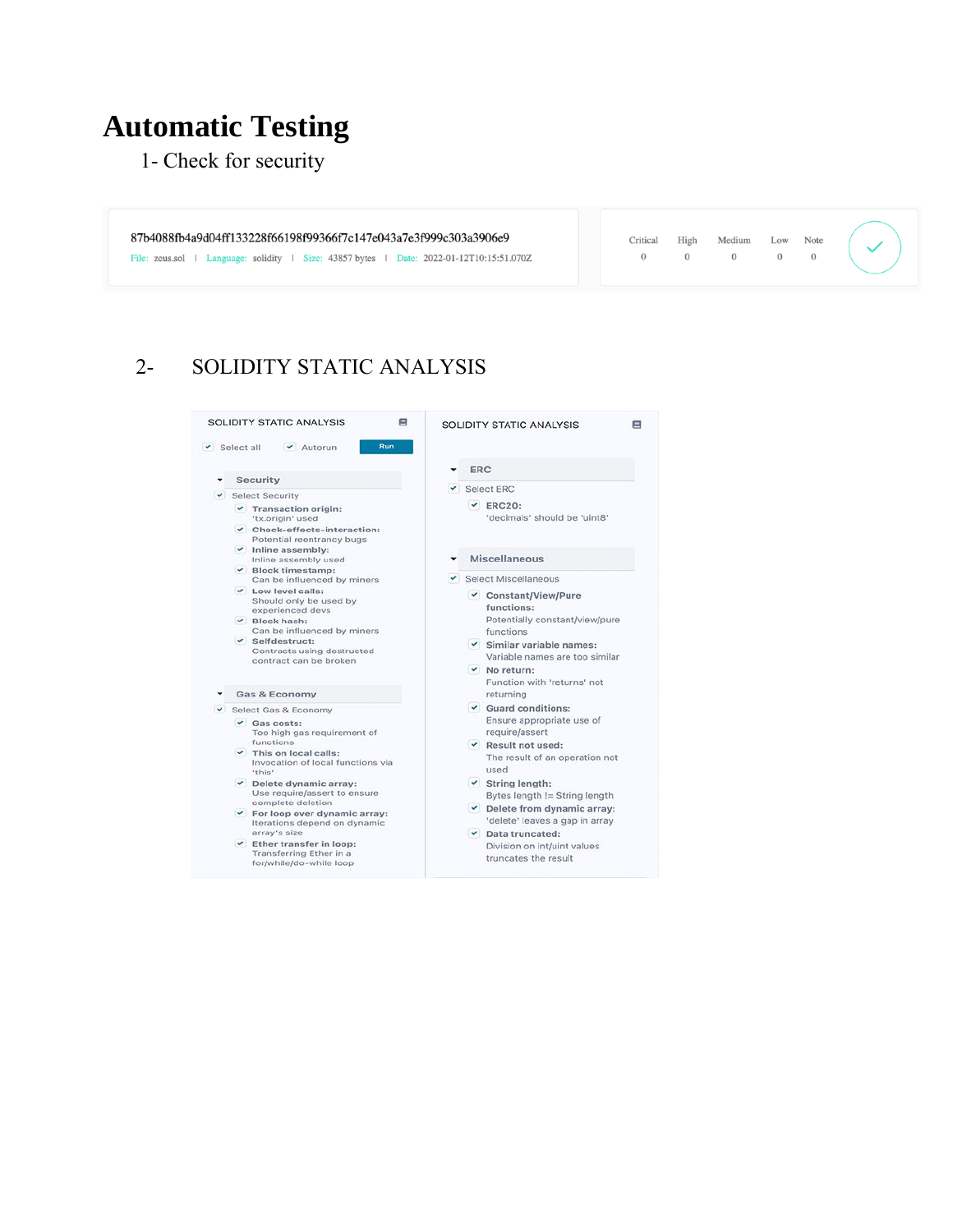#### - SOLIDITY UNIT TESTING

| <b>SOLIDITY UNIT TESTING</b>                                      | Ξ                               |
|-------------------------------------------------------------------|---------------------------------|
| Test your smart contract in Solidity.                             |                                 |
| Select directory to load and generate test<br>files.              |                                 |
| Test directory:                                                   |                                 |
| tests                                                             | Create                          |
|                                                                   |                                 |
| Generate                                                          | How to use                      |
| Run                                                               | <b>Stop</b>                     |
| $\triangledown$ Select all                                        |                                 |
| v tests/zeus_test.sol                                             |                                 |
| Progress: 1 finished (of 1)                                       |                                 |
| <b>PASS</b>                                                       | testSuite (tests/zeus_test.sol) |
| $\vee$ Before all                                                 | 棄                               |
| √ Check success                                                   | 派                               |
| √ Check success2                                                  | 爺                               |
| $\vee$ Check failure                                              | 棄                               |
| ✓ Check sender and value                                          | մ                               |
| Result for tests/zeus_test.sol<br>Passing: 5<br>Total time: 0.43s |                                 |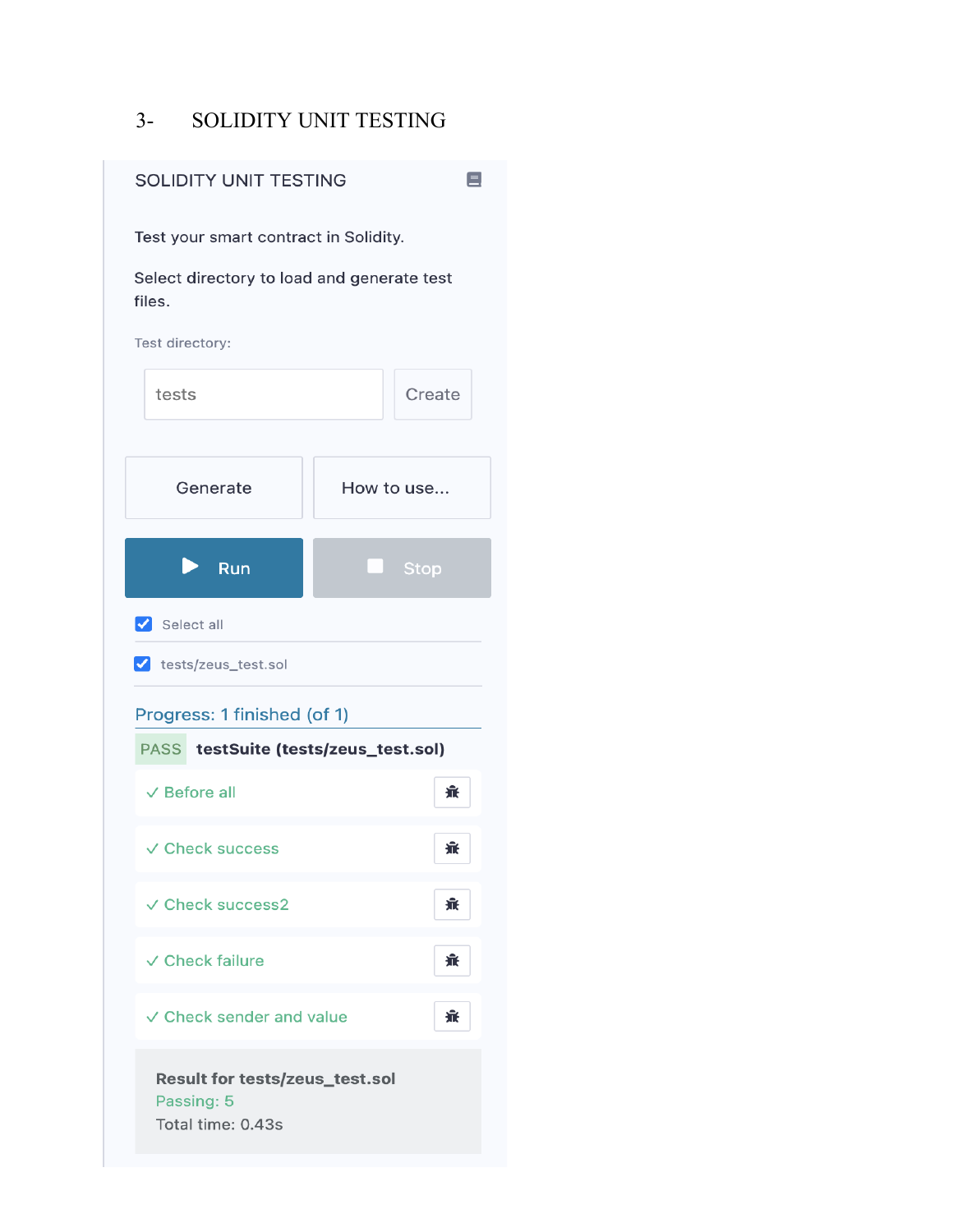#### Functions signature

```
40429946 =>
oracleRequest(address,uint256,bytes32,address,bytes4,uint256,uint256,bytes)
44955163 => write(buffer,uint256,bytes32,uint256)
50188301 => withdrawable()
66188463 => decreaseApproval(address,uint256)
3b3b57de \Rightarrow addr(bytes32)38cc4831 => getAddress()
4ab0d190 => fulfillOracleRequest(bytes32,uint256,address,bytes4,uint256,bytes32)
fa00763a => isAuthorizedSender(address)
f3fef3a3 \Rightarrow \text{without}(address,uint256)6ee4d553 => cancelOracleRequest(bytes32,uint256,bytes4,uint256)
3c6d41b9 => operatorRequest(address,uint256,bytes32,bytes4,uint256,uint256,bytes)
6ae0bc76 => fulfillOracleRequest2(bytes32,uint256,address,bytes4,uint256,bytes)
902fc370 => ownerTransferAndCall(address,uint256,bytes)
8fde83a9 => distributeFunds(address,uint256[])
2408afaa => qetAuthorizedSenders()
ee56997b => setAuthorizedSenders(address[])
a0042526 => getForwarder()
dd62ed3e => allowance(address,address)
095ea7b3 => approve(address,uint256)
70a08231 => balanceOf(address)
313ce567 => decimals()
d73dd623 => increaseApproval(address,uint256)
06fdde03 \implies name()95d89b41 => symbol()
18160ddd \Rightarrow totalSupply()a9059cbb \Rightarrow transfer(address,uint256)4000aea0 => transferAndCall(address,uint256,bytes)
23b872dd => transferFrom(address,address,uint256)
06ab5923 => setSubnodeOwner(bytes32,bytes32,address)
1896f70a => setResolver(bytes32,address)
5b0fc9c3 => setOwner(bytes32,address)
14ab9038 => setTTL(bytes32,uint64)
02571be3 => owner(bytes32)
0178b8bf => resolver(bytes32)
16a25cbd \Rightarrow tt1(bytes32)b92f5e20 => init(buffer, uint256)
215b3e32 => fromBytes(bytes)
84993de3 => resize(buffer, uint256)
6d5433e6 => max (uint256, uint256)
0329aaf4 => truncate(buffer)
e1c2615c => write(buffer,uint256,bytes,uint256)
e5882e91 => append(buffer,bytes,uint256)
d69190b6 => append(buffer,bytes)
9ebc63c9 => writeUint8(buffer,uint256,uint8)
aa813663 => appendUint8(buffer,uint8)
b81b0225 => writeBytes20(buffer,uint256,bytes20)
2249b392 => appendBytes20(buffer,bytes20)
44f40653 => appendBytes32(buffer,bytes32)
d6e21663 => writeInt(buffer,uint256,uint256,uint256)
854d9b30 => appendInt(buffer,uint256,uint256)
1e15446d => encodeFixedNumeric(BufferChainlink.buffer,uint8,uint64)
af53ef09 => encodeIndefiniteLengthType(BufferChainlink.buffer,uint8)
6ef13d84 => encodeUInt(BufferChainlink.buffer,uint256)
3803cb34 => encodeInt(BufferChainlink.buffer,int256)
2df9cccd => encodeBytes(BufferChainlink.buffer,bytes)
```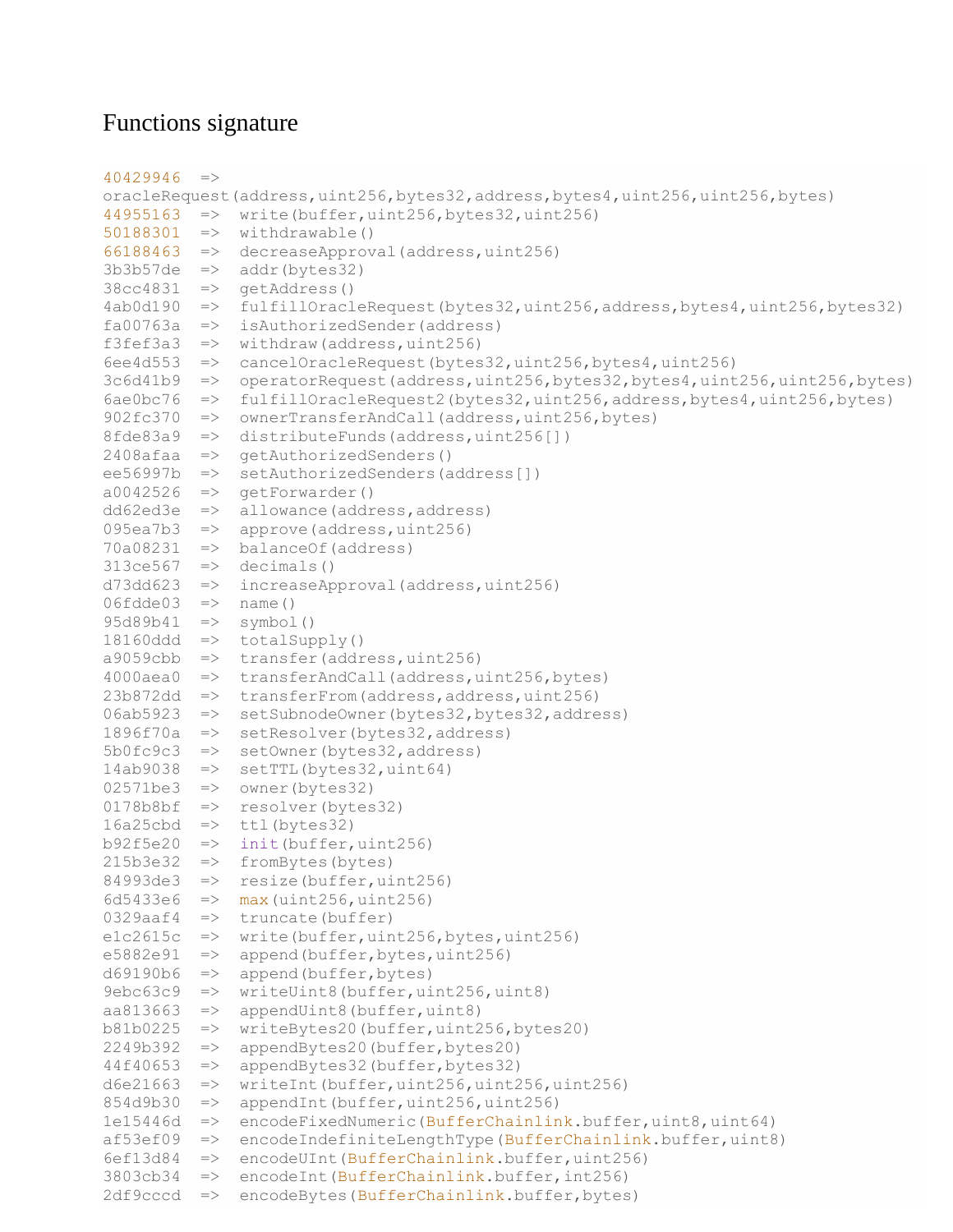```
34a05063 => encodeBigNum(BufferChainlink.buffer,uint256)
9aeeba15 => encodeSignedBigNum(BufferChainlink.buffer, int256)
d994655b => encodeString(BufferChainlink.buffer,string)
e715127c => startArray(BufferChainlink.buffer)
161a73cf => startMap(BufferChainlink.buffer)
dc0a81c5 \Rightarrow endSequence(BufferChainlink.buffer)914b2bce => initialize(Request, bytes32, address, bytes4)
973ab6e4 => setBuffer(Request, bytes)
03afcbe9 => add(Request, string, string)
6a2e9482 \Rightarrow addBytes(Request, string, bytes)5bc4f3a3 \Rightarrow addInt(Request, string, int256)ab6a2cb7 => addUnit(Request, string,uint256)c53370af \Rightarrow addStringArray(Request, string, string[])
56db6353 => buildChainlinkRequest(bytes32,address,bytes4)
76b919d2 => buildOperatorRequest(bytes32,bytes4)
a06a20f5 => sendChainlinkRequest(Chainlink.Request,uint256)
7918fe63 => sendChainlinkRequestTo(address, Chainlink.Request, uint256)
cff3487b => sendOperatorRequest(Chainlink.Request,uint256)
2f08c649 => sendOperatorRequestTo(address,Chainlink.Request,uint256)
af64137f => rawRequest(address,uint256,uint256,bytes)
0e088c98 => cancelChainlinkRequest(bytes32,uint256,bytes4,uint256)
9b70126d => getNextRequestCount()
7a9b0412 => setChainlinkOracle(address)
31d0e3f5 => setChainlinkToken(address)
987c4311 => setPublicChainlinkToken()
7020b511 => chainlinkTokenAddress()
fe21f306 => chainlinkOracleAddress()
8387aa39 => addChainlinkExternalRequest(address,bytes32)
a8b65043 => useChainlinkWithENS(address,bytes32)
4d6f49b3 => updateChainlinkOracleWithENS()
e5f982a4 => validateChainlinkCallback(bytes32)
b67d77c5 \Rightarrow sub(uint256,uint256)771602f7 => add(uint256,uint256)
119df25f => msgSender()
8b49d47e => \frac{1}{2} msgData()
8da5cb5b \Rightarrow \overline{owner}()f2fde38b => transferOwnership(address)
89c19ddb => concat(string, string)
cfb51928 => stringToBytes32(string)
2c6e7598 => toAsciiString(address)
69f9ad2f => char(bytes1)
89b2521c => withdrawable(address,bool)
8cf2dd80 => fulfillWithdrawable(bytes32,uint256,uint256)
e8c1b308 => register(address, address, uint256, string, string)
47e7ef24 => deposit(address,uint256)
```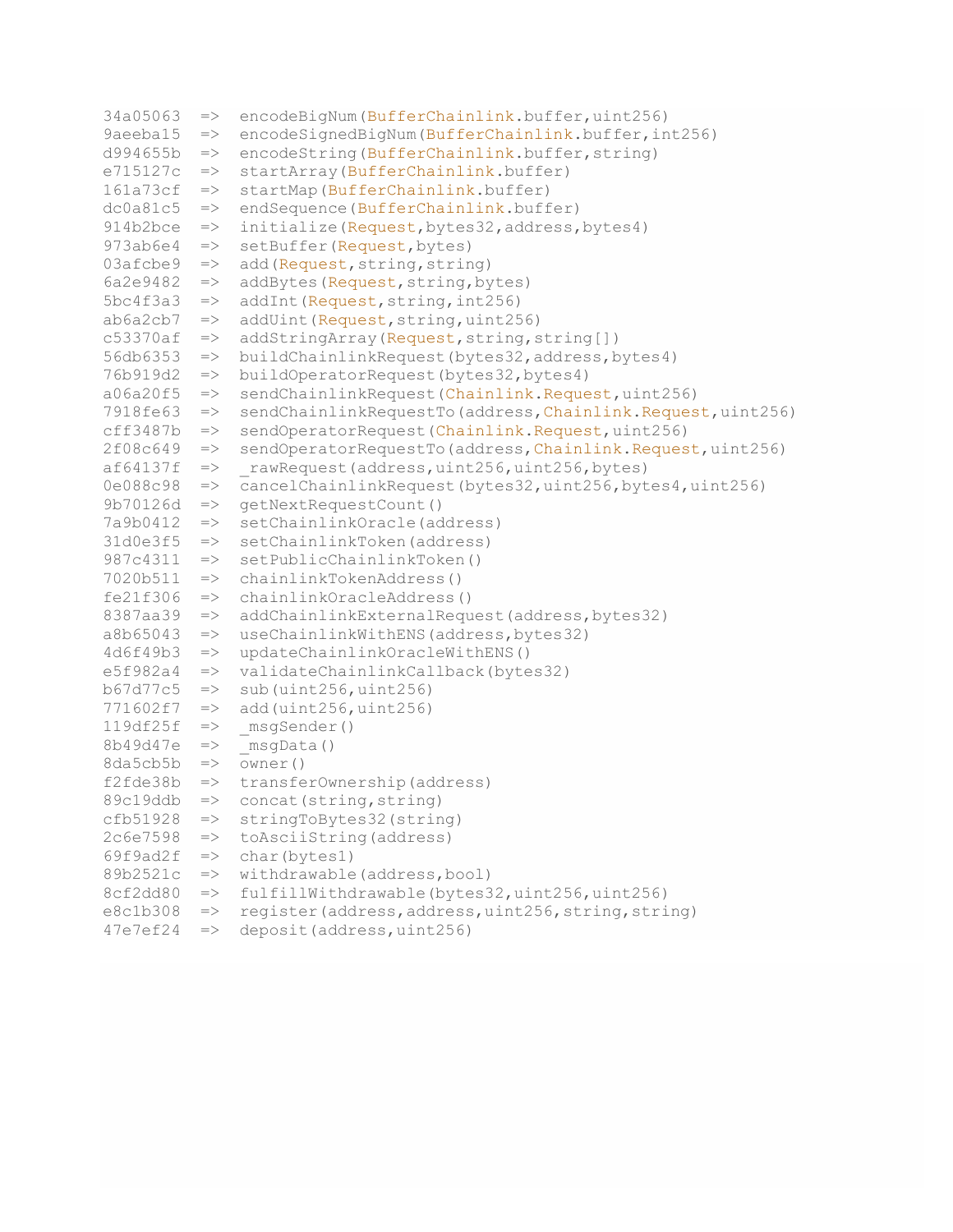## Conclusion

The contracts are written systematically. Team found no critical issues. So, it is good to go for production.

Since possible test cases can be unlimited and developer level documentation (code flow diagram with function level description) not provided, for such an extensive smart contract protocol, we provide no such guarantee of future outcomes. We have used all the latest static tools and manual observations to cover maximum possible test cases to scan Everything.

Security state of the reviewed contract is "secured".

- $\vee$  No mint function.
- $\blacktriangleright$  No volatile code.
- $\blacktriangleright$  Not many high severity issues were found.